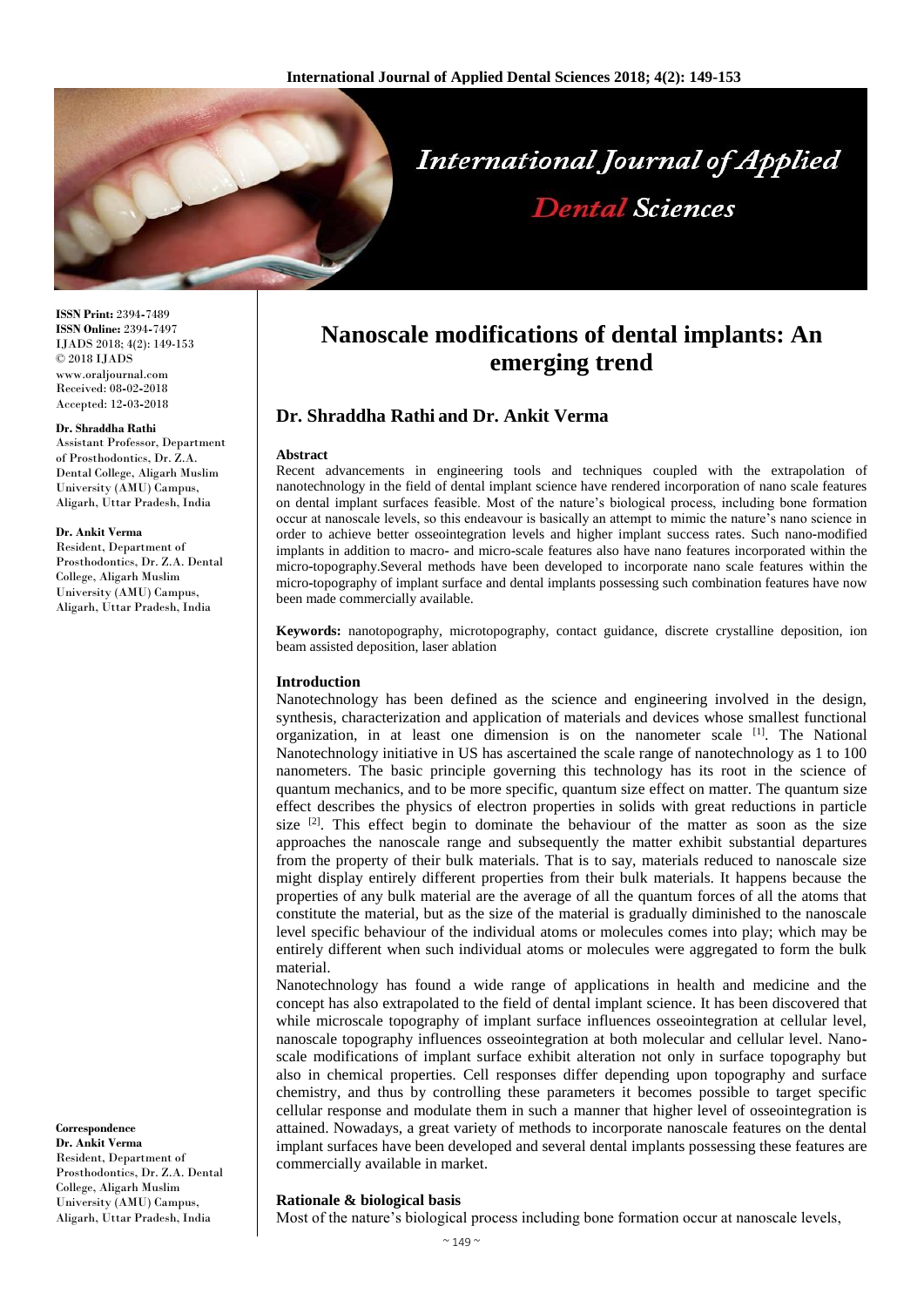which has been attributed at least in part to the ability of the living cells to interact with nanometric extracellular features. This biological effect is mediated by transmembrane receptor protein called integrins. The integrins have ligand binding sites in their extracellular domains that binds to specific peptide sequence of extracellular proteins. An example of such peptide sequence is arginine**-**glycine**-**asparatic acid (RGD) present in extracellular protein like fibronectin and vitronectin. The cystolic domain of the integrins bind to a large number of proteins such as paxillin or zyxin either directly or via scaffolding proteins <sup>[3]</sup>. These proteins are found to have a role in the intracellular signalling via mechano**-**transduction pathway that ultimately brings about the desired cell response. Following the placement of dental implant at the osteotomy site, blood is invariably the first tissue that comes in contact with its surface. Blood contains over 200 proteins and it leads to deposition of protein monolayer on the implant surface<sup>4</sup>. Composition of this protein monolayer is largely governed by topography and chemical properties of the implant surface. Nanoscale modifications of the implant surface may favourably alter the topography and chemistry of the implant surface. It needs to be emphasized that proteins are charged molecules that change conformation (i.e. the protein's 3D shape) depending upon their electro**-**chemical environment. Therefore surface charge characterestics of the implant are thought to determine a protein's conformation which in turn is determined by surface chemistry of implants. The conformation of the protein is important as it determines whether certain bioactive peptide sequences located within the protein will be available for the incoming cells [4]. Also, Protein molecules have sizes in order of nano**-**meters (10**-**<sup>9</sup>m). Therefore nano**-**irregulaties/ structures on the implant surface will provide effective surface for proteins to interact, configure and bind. Webster *et al*. [5] in their study showed increased vitronectin deposition on nanophase alumina, titania and hydroxypatite than it was on the conventional surfaces of the same ceramics. This resulted in greater osteoblastic adhesion on these nanophase materials compared to their conventional surfaces.

Stem cells are a class of undifferentiated cells that are capable of self**-**renewal (producing copies of themselves) and has the potential to differentiate into specialized cell types depending upon their biophysical and biochemical microenvironment. Human mesenchymal stem cells (hMSCs) can give rise to multiple cell lineages (adipocytes, myoblasts, osteoblasts) depending upon the extracellular micro**-**environment. Runtrelated transcription factor 2 (RUNX2), also called Cbfa1 is the master gene necessary for osteoblast lineage commitment [6]. Bone morphogenic protein 2 (BMP**-**2) induces expression of Osx transcription factor independent of RUNX2 [7]. Osx is involved in the differentiation step from pre**-**osteoblast to mature osteoblast and induces osteocalcin expression [8]. Osteocalcin is expressed only by fully differentiated osteoblasts [9]. Type I collagen (COLL**-**1) is expressed in high levels in the early synthetic phase to support the proliferating cells [10] but its expression gradually declines as the cell matures [11]. Alkaline phosphatase (ALP) a membrane bound enzyme contained in the matrix vesicles that contributes to making the extracellular matrix competent for mineralization [10]. It is considered an early marker of osteoblast differentiation; hence, it expression increases during extracellular matrix maturation and decreases when mineralization is well progressed  $[12]$ . Living cells are remarkable in their ability to sense nano**-**structure and nanoscale surface modifications of dental implants have been

shown to influence cellular behaviour. Flouride modification of titanium alters the surface oxide layer and creates a fluoride containing titanium oxide layer with a characteristic nanostructural surface topography [11]. Several studies have shown that Fluoride**-** modified titanium implant surface exhibit increased expression of RUNX2<sup>[13, 14]</sup>, OSX<sup>[14]</sup> and COLL**-**I [15] genes.

Contact guidance refers to the ability of the cells to orient, grow and organize along a substrate influenced by geometrical patterns such as nano**-**or micro**-**sized grooves. It has been found that when the dimensions of the grooves on a micro**-**textured or nano**-**textured surface are reduced to the sizes of the cells or less, cells become responsive to these geometrical cues. Osteoblasts like cells align along the nanogrooves for groove size wider than 75nm [16]. Fibroblasts align on grooves wider than  $150$ nm  $^{[17]}$ . In retrospect, too large values of groove widths can diminish the effects of contact guidance  $[18]$ . On certain groove width cell density, proliferation and synthesis show marked improvement. Commercially available Laser**-**Lok implants (Bio**-**horizons, Birmingham, AL, USA) processed by laser ablation technology to generate a pattern of micro**-**and nanoscale microchannels exploits the phenomenon of contact guidance. It has extremely consistent microchannels that are optimally sized to attach and organize both osteoblasts and fibroblasts.

## **Nano-modification methods**

With the essence of macro**-**and micro**-**topographical features in relation to implant surface been very well established and market being flooded with such implants exhibiting both these features, the research paradigm in implant industry has now been shifting towards nano**-**modified implants. Such implants in addition to macro and micro**-**features also has nano features incorporated within the micro**-**topography. Research studies have shown that several industrial methods, both physical as well as chemical, can be employed to incorporate nano **-**scale features to dental implant surfaces. However, with the current state of technology only few of these methods have been considered economically viable from the point of view of commercial production.

Four novel implant surfaces presenting nano scale features have been produced and made commercially available. These include Nano Tite™ (Bicon LLC, Boston, USA), Nano Tite™ (Biomet 3i, Palm Beach Gardens, USA), OSSEANTM (Intra**-**Lock International, Boca, Raton, FL, USA) and Osseo Speed<sup>™</sup> (Astra Tech, AB, Mölndal, Sweden). Besides some of the implant surfaces like SLA active (Institut Straumann, Basel, Switzerland) and TiUnite (Nobel Biocare, Zurich, Switzerland) which were initially not developed with the intention of incorporating nano features, was discovered afterwards by scientific reports to actually possess these features<sup>[19]</sup>.

The Bicon surface of Nano Tite<sup>TM</sup> is prepared by initially treating the implant surface by subtractive method (alumina blasting and acid etching) to obtain a moderately roughened micro**-**textured surface followed by an additive method in which 20**-**50nm thickness of amorphous calcium phosphate coating is deposited on it by ion beam**-**assisted deposition (IBAD) method. The rationale for depositing such thin film on the moderately roughened micro**-**textured surface was to exploit the bioactive nature of calcium phosphate and avoid long term complications due to fracture or delamination of thick calcium phosphate coatings deposited by conventional method. Due to the osteogenic potential of calcium phosphate, bone formation at the implant site will be hastened and at the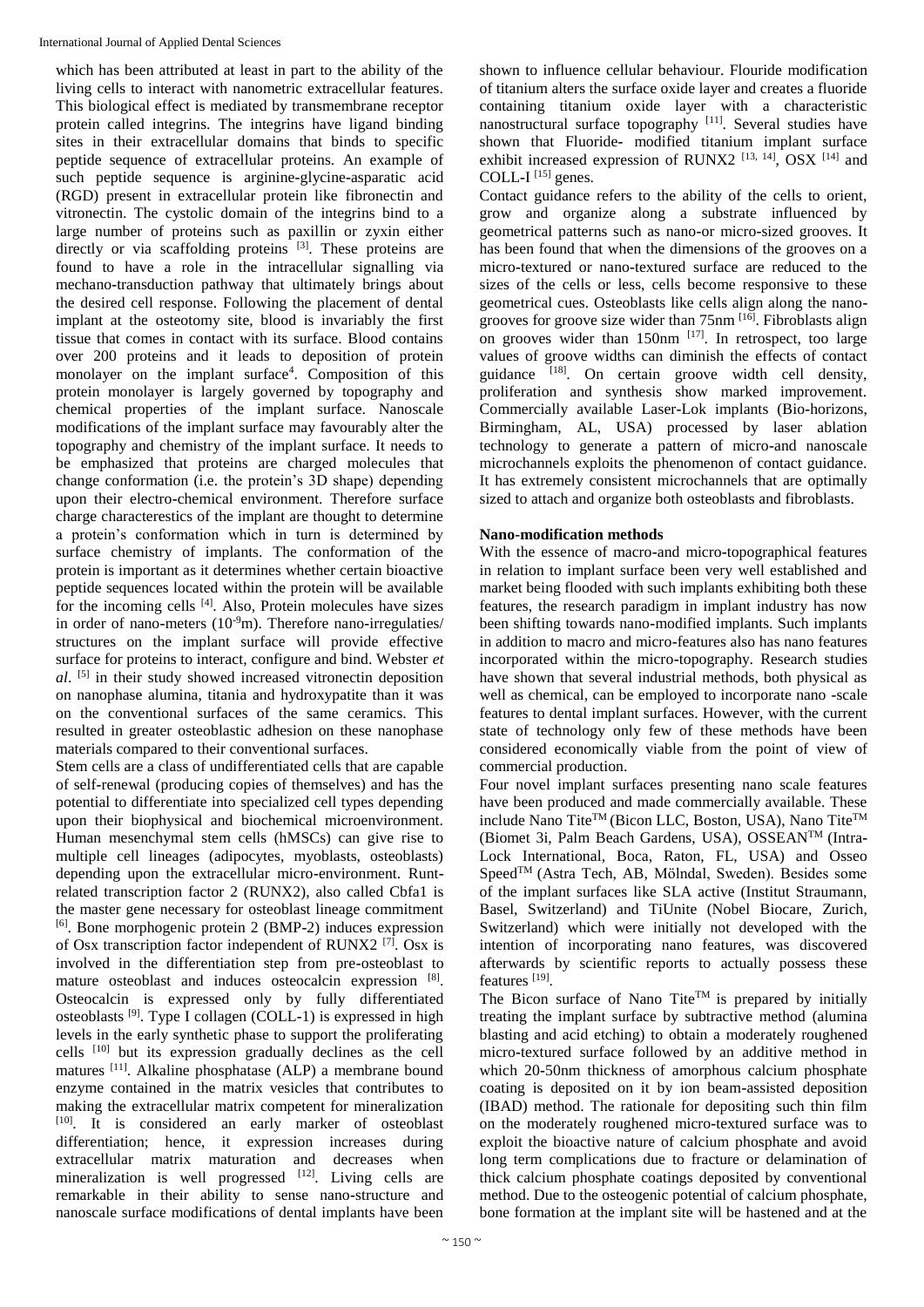same time due to amorphous configuration of these coatings, they would be entirely dissolved from the surface leading to intimate contact between the bone and implant surface.

The Biomet 3i surface of NanoTite<sup>TM</sup> is also prepared by initially treating the implant surface by subtractive method (dual acid etching) to generate a micro**-**textured pattern following which a sol**-**gel process is performed called discrete crystalline deposition (DCD) for the deposition of nano**-**sized hydroxypatite crystals on the discrete regions of microtextured implant surface. These crystals roughly make up 50% of total area of implant surface  $[20]$ . The rationale behind DCD method is to render a multiscale scale texturing to the implant surface (both micro**-** and nano**-**texture) in addition to the osteoconductive potential of hydroxypatite coating. The main advantage gained by this coating method is that since the hydroxypatite crystals are deposited on discrete rather continuous regions on the implant surface, the microtopography generated by dual acid etching process remain unobliterated by the surface coat on at least half of the implant surface area.

The OsseanTM surface of Intra**-**Lock implant is manufactured by robotic micro**-**blasting of the implant surface with calcium phosphate powder that simultaneously results in nanometer scale topography within the larger scale micro**-**topography. A unique feature of this surface of ossean surface is the existence of fractal phenomenon i.e. to say they are characterized by a having a surface topography that is similar at all levels of magnification from macroscale to nano**-**scale. Calcium phosphate molecules (More than thousand times smaller than nanoparticles) have been found to be impregnated in the titanium oxide layer by AUGER spectroscopy which retain their bioactive activity and render the surface osteoconductive.

The Osseospeed<sup>TM</sup> surface is prepared by initially blasting the grade 4 titanium implant surface with  $TiO<sub>2</sub>$  particles to create micro**-**roughness and then treating it with dilute HF to generate nano**-**meter scale texturing. SEM investigations show that HF treatment reduces the roughness at micro**-**scale but it incorporates nano**-**scale features within the microtopography.

The Ti Unite surface of Nobel Biocare dental implants is modified by Anodic Spark Dissolution (ASD) in an electrolyte bath containing phosphoric acid. This surface treatment results in thickened titanium oxide layer (up to 10  $\mu$ m) and a moderately rough surface (R<sub>a</sub>=1.2  $\mu$ m) topography with micropores as well as nanopores<sup>21</sup>. Many Studies have also shown the presence of phosphorous in the oxide layer. Thus the enhanced osseointegration levels seen with Ti Unite surfaces compared to machined surfaces can be attributed to both its chemistry related factors as well as topographic factors.

The abbreviation SLA stands for sand blasted, large grit and acid etched and was introduced by Buser *et al*. in 1991. The surface is produced by large grit 250**-**500µm blasting process followed by etching with hydrochloric acid/sulfuric acid. Sand blasting generates macro roughness and acid etching leads to microtexture and cleaning  $[22, 23, 24]$ . SLA implant surface (Institut Straumann AG, Basel, Switzerland) is found to be highly osteoconductive<sup>25</sup> but one of its limitation is its hydrophobic nature [26]. A modified SLA surface with high hydrophilicity and surface free energy has been developed and made commercially available under trade name SL Active, (Institut Straumann AG, Basel Switzerland). The mod SLA surface are produced similarly like SLA surface, but after same sand blasting and acid etching procedure, the

implants are rinsed in  $N_2$  protection and directly stored in isotonic NaCl solution at pH 4-6, again protected by  $N_2$  filling  $[27, 28]$ . The Na and Cl solutions shield the hydroxylated dioxide layer from contamination with hydrocarbons and carbons from the atmosphere thus preserving the hydrophilicity of the implant surface. Once the implant is placed, sodium and chloride ions easily dissociate from surface creating a creating a clean chemically active hydrophilic dioxide layer<sup>[27]</sup>. Though not explicitly labeled as a nano structured implant surface, studies have shown that the SLA ctive implant surface do exhibits elements of nanotopography.

Recent research trends have also been focused on coating the implant surface with metallic nano particles in an attempt to exploit their anti**-**microbial nature, thereby improving the overall success rate of implants by preventing bacterial infiltration and bio**-**film formation. In this regard, silver nano particles (SNPs) have received special attention. SNPs have higher anti-microbial potency than free silver ions <sup>[29]</sup> and their antimicrobial effect is attributed to their ability to adhere and induce gaps in the bacterial cell membrane ultimately leading to fragmentation of the cells <sup>[30]</sup>. They are effective in typically low doses over the implant surface which render them non**-** cytotoxic and biocompatible. Various techniques can be employed to impregnate the implant surface with SNPs. Zhang *et al.* <sup>[31]</sup> used Micro-arc oxidation (MAO) method to incorporate silver nano particles onto the porous  $TiO<sub>2</sub>$  coating on the implant surface. They proposed that their applied ion implantation method may act as a promising approach for producing bacterial resistant implant surfaces. Other metallic nano particles like CuO nanoparticles and ZnO nanoparticles are also being looked upon in this regard due to their potential anti**-**microbial effect.

Certain metallic nano particles have been found to possess osseointegrative capability. In this regard, gold nanoparticles (GNPs) deserve special mention. Heo *et al.* [32] in their study have shown that the gold nano particles immobilized on titanium implant surfaces significantly enhances the osteogenic differentiation with increased mRNA expression of osteogenic differentiation specific genes in human adiposederived stem cells (ADSCs). *In vivo* results from their study also showed that GNPs coating had a significant influence on the osseous interface formation. They proposed that gold nanoparticles (GNPs) can serve as quite attractive materials for use as osteogenic agents due to their potential effects on the stimulation of osteoblast differentiation.

## **Evidences from the literature**

Mendes *et al.* <sup>[33]</sup> in rat study models reported bone bonding between the DCD nanometer scale modified surface and bone. In a controlled study performed in human subjects DCD surface was compared to its dual acid etched precursor on histomorphometric basis by placing them in posterior maxilla followed by their retrieval after two months of healing. Higher BIC values were reported around DCD surface compared to its predecessor [34].

Marin et al. <sup>[35]</sup> compared Ossean surface and dual etched surfaces in a Beagle model. They reported that while no statistical differences in BIC was found between the two surfaces at both 2 and 4 weeks, a significantly increased torque removal value was reported for the Ossean surface suggesting that the bone formed around Ossean surface has higher mechanical properties. In another study performed in human subjects, the above mentioned two surfaces were compared by placing them in pairs in posterior maxilla.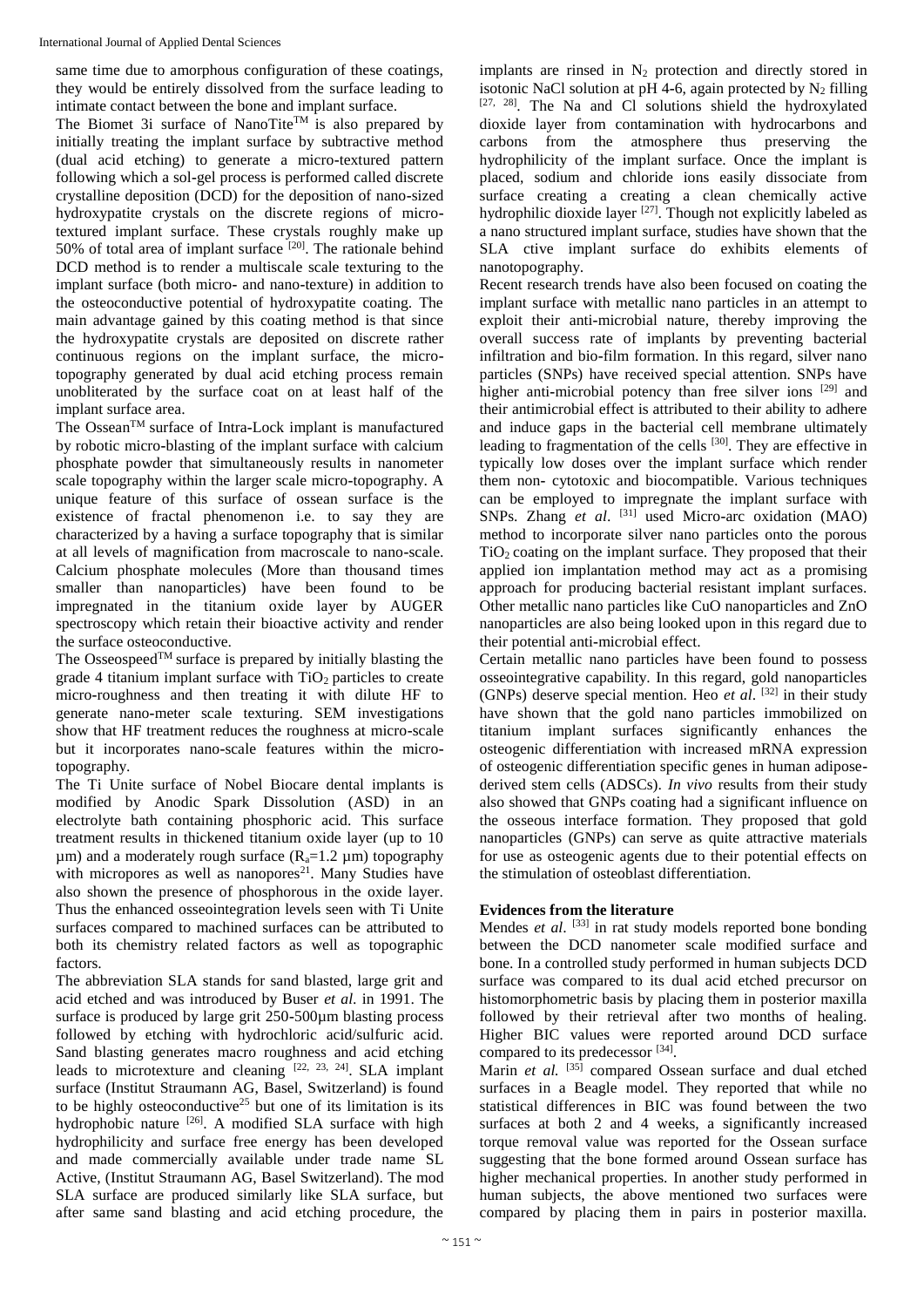Following the retrieval of implants after a period of 2 months, the histomorphometric evaluation showed significantly higher BIC and osteocyte density with the newly formed bone for the Ossean surface relative to the control [36].

In a comparative study performed by Ellingsen *et al*. [37] in rabbit tibia models, significantly higher removal torque values and sheer strength between the bone and the implants were measured for Osseospeed surfaces after 3 months relative to its micrometer scale predecessor (TiOblast, Astratech AB, Mölndal, Sweden). The histomorphometric evaluation also demonstrated higher BIC value for Osseospeed surface compared to its predecessor after 1 month. Rocci *et al*. [38] also performed a comparative study between the Osseospeed and TiOblast implant surfaces in human subjects. Histomorphometric analysis showed higher BIC value for Osseospeed surface compared to its predecessor after a period of two months.

## **Conclusions**

The introduction of nanotechnology in dental implant manufacturing industry has opened a new avenue of nano scale characterization of dental implant enabling the implant surface to mimic the surface topography of extracellular matrix components of the natural tissue. This has provided a new insight into the science of osseointegration and has set a new trend in the implant surface modification techniques. Several dental implants are now commercially available claiming to possess such nano scale features. Comparative studies performed *in vitro* and *in vivo* pre**-**clinical models have shown superiority of the nanomodified surfaces to their predecessors. However, such comparative long clinical trials have been lacking from the literature. In absence of such randomized controlled trials (RCT), it cannot be ascertained that whether these nano scale modifications really have a significant clinical impact. Thus, more research work and long term clinical trials are warranted in this field in order to fully acknowledge its true potential.

## **References**

- 1. Silva GA. Introduction to nanotechnology and its application to medicine. J Surg Neurol. 2004; 61:216**-**20.
- 2. Berger M. Preface In Nano**-**Society Pushing the Boundaries of Technology. RSC Publishing, Cambridge UK, 2009.
- 3. Bressan E, Sbricoli L, Guazzo R, Tocco I, Roman M, Vindigni V *et al*. Nanostructured Surfaces of Dental Implants. Int J Mol Sci. 2013; 14(1):1918**-**1931.
- 4. Ratner BD. New ideas in biomaterials science: A path to engineered biomaterials. J Biomed Mater Res. 1993; 27:837**-**50.
- 5. Webster TJ, Ergun C, Doremus RH, Siegel RW, Bizios R. Specific proteins mediate enhanced osteoblast adhesion on nanophase ceramics. J Biomed Mater Res. 2000; 51(3):475**-**83.
- 6. Ducy P, Zhang R, Geoffroy V, Ridall AL, Karsenty G. Osf2/Cbfa1: a transcriptional activator of osteoblast differentiation. Cell. 1997; 89(5):747**-**54.
- 7. Matsubara T, Kida K, Yamaguchi A, Hata K, Ichida F, Meguro H *et al*. BMP2 regulates osterix through Msx2 and Runx2 during osteoblast differentiation. J Biol. Chem. 2008; 283:29119**-**29125.
- 8. Tu Q, Valverde P, Chen J. Osterix enhances proliferation and osteogenic potential of bone marrow stromal cells. Biochem Biophys Res Commun. 2006; 341(4):1257**-**65.
- 9. Aubin JE. Advances in the osteoblast lineage. Biochem

Cell Biol. 1998; 76(6):899**-**910.

- 10. Stein GS, Lian JB, Stein JL, Van Wijnen AJ, Montecino M. Transcriptional control of osteoblast growth and differentiation. Physiol Rev. 1996; 76(2):593**-**629.
- 11. Ellingsen JE, Monjo M, Ramis JM. Development of Novel Flouride**-**Modified Implant Surface for Clinical Use in Implant surfaces and their Biological and Clinical Impact. Wennerberg A, Albrektsson T, Jimbo R. Springer**-**Verlag Berlin Heidelberg, 2015, 45.
- 12. Kim IS, Song YM, Cho TH, Park YD, Lee KB, Noh I *et al*. *In vitro* response of primary human bone marrow stromal cells to recombinant human bone morphogenic protein**-**2 in the early and late stages of osteoblast differentiation. Dev Growth Differ. 2008; 50(7):553**-**64.
- 13. Isa ZM, Schneider GB, Zaharias R, Seabold D, Stanford CM. Effects of fluoride**-**modified titanium surfaces on osteoblast proliferation and gene expression. Int J Oral Maxillofac Implants. 2006; 21(2):203**-**11.
- 14. Guo J, Padilla RJ, Ambrose W, De Kok IJ, Cooper LF. The effect of hydrofluoric acid treatment of TiO2 grit blasted titanium implants on adherent osteoblast gene expression *in vitro* and *in vivo*. Biomaterials. 2007; 28(36):5418**-**25.
- 15. Guida L, Annunziata M, Rocci A, Contaldo M, Rullo R, Oliva A. Biological response of human bone marrow mesenchymal stem cells to fluoride**-**modified titanium surfaces. Clin Oral Implants Res. 2010; 21(11):1234**-**41.
- 16. Lamers E, Walboomers XF, Domanski M, te Riet J, van Delft FC, Luttge R *et al*. The influence of nanoscale grooved substrates on osteoblast behavior and extracellular matrix deposition. Biomaterials. 2010; 31(12):3307**-**16.
- 17. Loesberg WA, te Riet J, van Delft FC, Schön P, Figdor CG, Speller S *et al*. The threshold at which substrate nanogroove dimensions may influence fibroblast alignment and adhesion. Biomaterials. 2007; 28(27):3944**-**51.
- 18. Charest JL, García AJ, King WP. Myoblast alignment and differentiation on cell culture substrates with microscale topography and model chemistries. Biomaterials. 2007; 28(13):2202**-**10.
- 19. Wennerberg A, Galli S, Albrektsson T. Current knowledge about the hydrophilic and nanostructured SLActive surface. Clin Cosmet Investig Dent. 2011; 3:59**-**67.
- 20. Bonfante EA, Granato R, Marin C, Jimbo R, Giro G, Suzuki M *et al*. Biomechanical testing of microblasted, acid**-**etched/microblasted, anodized, and discrete crystalline deposition surfaces: an experimental study in beagle dogs. Int J Oral Maxillofac Implants. 2013; 28(1):136**-**42.
- 21. Sawase T, Watanabe I. Surface Modification of Titanium and its alloy by Anodic Oxidation for Dental Impant. In implant surfaces and their Biological and Clinical Impact. Wennerberg A, Albrektsson T, Jimbo R. Springer**-**Verlag Berlin Heidelberg, 2015, 67.
- 22. Orsini G, Assenza B, Scarano A, Piattelli M, Piattelli A. Surface analysis of machined versus sandblasted and acid**-**etched titanium implants. Int J Oral Maxillofac Implants. 2000; 15:779**-**84.
- 23. Klokkevold PR, Johnson P, Dadgostari S, Caputo A, Davies JE, Nishimura RD. Early endosseous integration enhanced by dual acid etching of titanium: a torque removal study in the rabbit. Clin Oral Implants Res. 2001; 12:350**-**7.